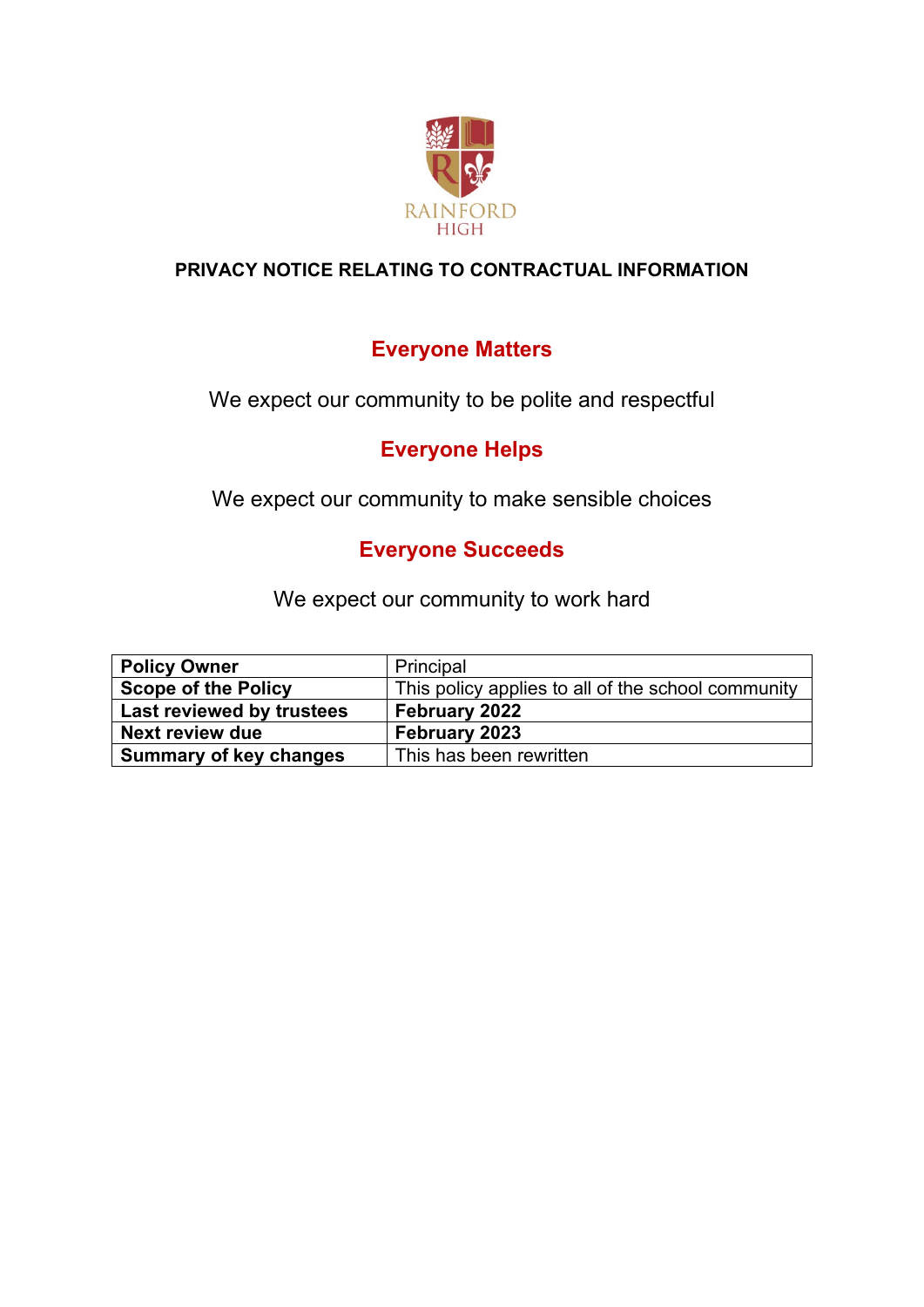## **PRIVACY NOTICE RELATING TO CONTRACTUAL INFORMATION**

#### **What is the purpose of this Notice?**

This is the Privacy Notice of Rainford High Technology College ("the School") which is intended to provide you with information about how and why we process your personal information. It is also intended to provide you with other information which is required under the UK General Data Protection Regulation (the retained EU law version of the General Data Protection Regulation (EU) 2016/679) (GDPR) and the Data Protection Act 2018 (DPA). The GDPR and DPA contain the key laws relating to data protection.

It is important to the School, and a legal requirement, that we are transparent about how we process your personal information. As a school that processes personal information, we are known as a "data controller." This means that we collect and use personal information for specified purposes which this Privacy Notice has been designed to tell you about.

### **The Data Protection Officer**

The School has an appointed Data Protection Officer (DPO), HY Education, who can be contacted by telephone on 0161 543 8884. The DPO is responsible for supporting and advising the School in relation to data protection issues and you can contact the DPO should you wish to discuss any issues or concerns that you have about data protection.

#### **How do we use your data?**

We do not receive any data from third parties, all information is received from the individuals when they enter into a contract with the school.

We collect your information to:

- Perform the contract, for example to raise invoices and process payments
- To manage our relationship with you, for example notifying of changes to terms and conditions or to our Privacy Notice
- Where we need to comply with a legal or regulatory obligation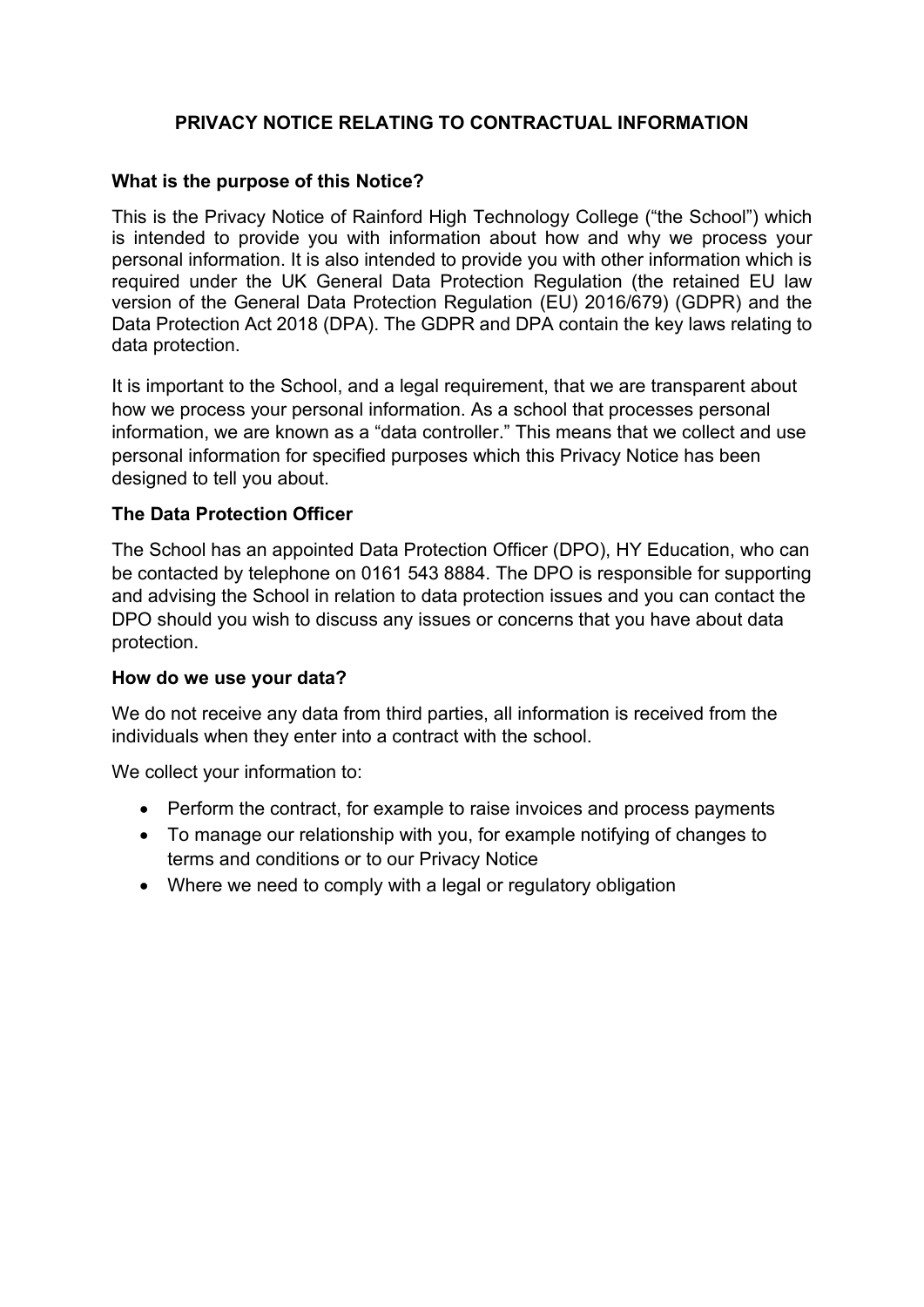## **The categories of information we collect may include;**

The types of information we collect include:

- Personal information (such as first name, last name and title)
- Contact information (such as address, telephone numbers and email addresses)
- Financial information (such as bank account details)
- Transaction information (such as details about payments made to and from you)
- CCTV (when you access the school premises)

### **How long will we hold your information for?**

We will hold personal information for a period of time specified within our retention policy. For more information, please ask the School Business Manager for a copy of our retention schedule.

### **Who do we share your data with?**

When we need to process a payment we will share the minimum information necessary with our payment processors. We will only use trusted payment processors that are in full compliance with Data Protection Law. Otherwise, we do not routinely share this information with any external organisations or third parties.

There may be circumstances in which we may lawfully share your data with third parties where, for example, we are required to do so by law, by court order, or to prevent fraud or other crimes. Where we share data, however, we shall do so in accordance with applicable data protection laws.

We will not give information about you to anyone outside of the school without your consent unless the law permits it.

### **Requesting access to your personal data**

Under data protection legislation, you have the right to request access to personal information that we hold about you. To make a request for your personal information please contact the Headteacher.

You also have the right to:

- Object to processing of personal data that is likely to cause, or is causing, damage or distress;
- Prevent processing for the purpose of direct marketing;
- Object to decisions being taken by automated means;
- In certain circumstances, have inaccurate personal data rectified, blocked, erased or destroyed; and
- Claim compensation for damages caused by a breach of the Data Protection Regulations.